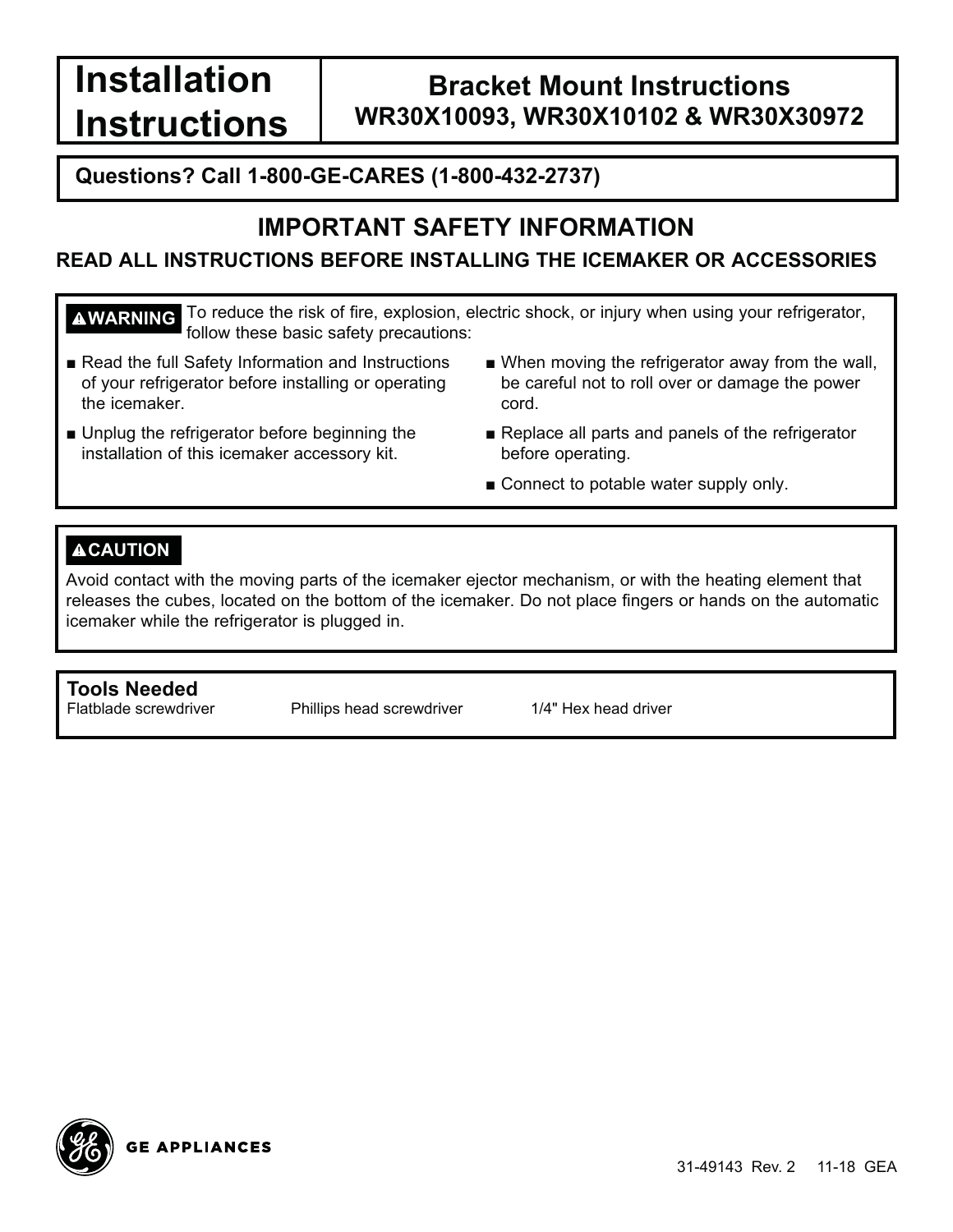# **USE THESE INSTRUCTIONS FOR METAL INTERIOR LINED SIDE-BY-SIDE REFRIGERATORS ONLY**

# **Installation Instructions**

## **Bracket Mount Instructions WR30X10093, WR30X10102 & WR30X30972**

**These instructions apply to metal interior lined side-byside refrigerators only. For Plastic interior lined sideby-side refrigerators refer to page 4. For top-freezer refrigerators refer to page 6.** 



#### **STEP 2 REMOVE THE EXISTING ICEMAKER**

The icemaker will be attached to the icemaker bracket with a Phillips head or Hex head screws.

**B** Using the appropriate screwdriver, loosen the 2 mounting screws until the screw heads extend about  $1/2$ " (13mm) from the

Phillips Hex

Head Head

icemaker bracket. **NOTE: Do not completely remove the screws.**

 $\blacksquare$  Slide the icemaker upwards so that the screws are in the wide part of the mounting tab. Pull the icemaker away from the icemaker bracket.



 $\blacksquare$  To unplug the icemaker, locate the restraints on each side of the plug. Unclip the restraints by pulling outward.



rear wall of the freezer.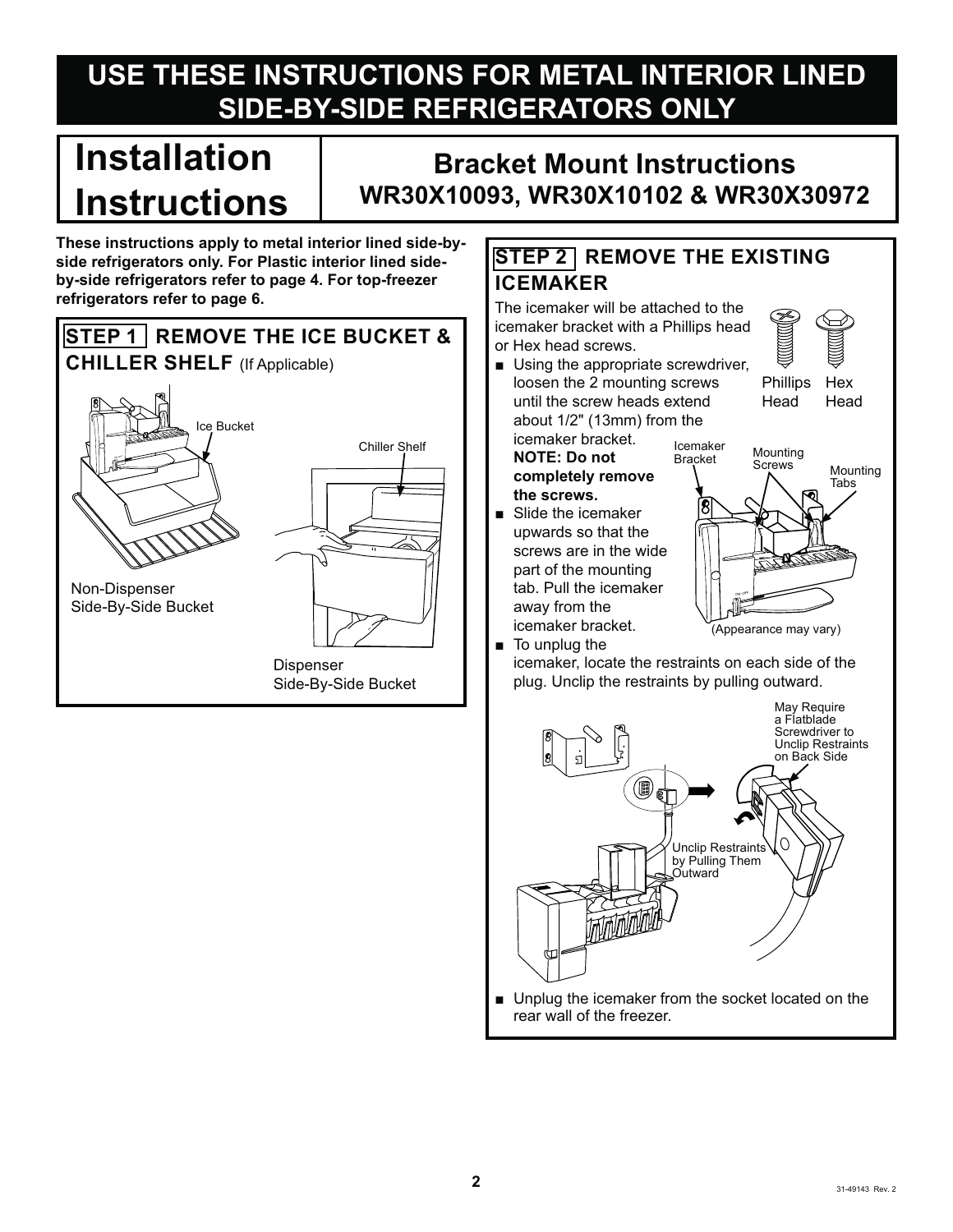#### **STEP 3 REMOVE FILL CUP AND ICEMAKER INSERT**

- Remove the fill cup and icemaker insert from the old icemaker.
- Discard the old icemaker.



#### **STEP 4 INSTALL FILL CUP AND ICEMAKER INSERT INTO NEW ICEMAKER**

- $\blacksquare$  If you received a NEW fill cup with your icemaker install the fill cup now.
- $\blacksquare$  If you did not receive a new fill cup, reinstall the fill cup from the old icemaker.
- $\blacksquare$  lnstall the icemaker insert into the new icemaker.

### **STEP 5 PLUG IN THE ICEMAKER**

Holding the icemaker in place, insert the icemaker power cord plug into the socket, making sure that the prongs and holes are matched. Press the plug firmly into the socket. Lock the plug in place by clipping the restraints onto each side of the plug. Make sure the restraints click into place.



**NOTE:** The power cord SHOULD NOT be placed in the hook on the back of the icemaker.

### **STEP 6 MOUNT THE ICEMAKER**

 $\blacksquare$  Lift the icemaker up and hang it on the icemaker bracket. Make sure the fill tube goes into the fill cup opening. Secure the icemaker to the bracket with the two screws and install as shown.



**NOTE:** It is critical that the fill tube is positioned into the fill cup opening. **Make Sure:**

- $\blacksquare$  The power cord is still firmly in the socket.
- $\blacksquare$  The fill tube extends into the fill cup opening at the back of the icemaker.
- $\blacksquare$  The icemaker is secured to the bracket.
- The icemaker is level side to side and front to back.

#### **STEP 7 COMPLETE THE INSTALLATION**

- Reconnect power to the refrigerator.
- $\blacksquare$  Set the icemaker power switch to the ON position.
- Make sure that the icemaker power cord is currently plugged in.
- Replace the ice bucket and chiller shelf (if applicable). Return any items that were removed to the freezer.

**It may take several hours for the freezer to reach the selected temperature and for ice production to begin.**



**Congratulations!** You have completed the installation of your new GE electronic icemaker. If you have any further issues with the icemaker or your refrigerator, please call **1-800-GE-CARES (1-800-432-2737)** for additional help or information.

**Thank you** for choosing GE Appliances.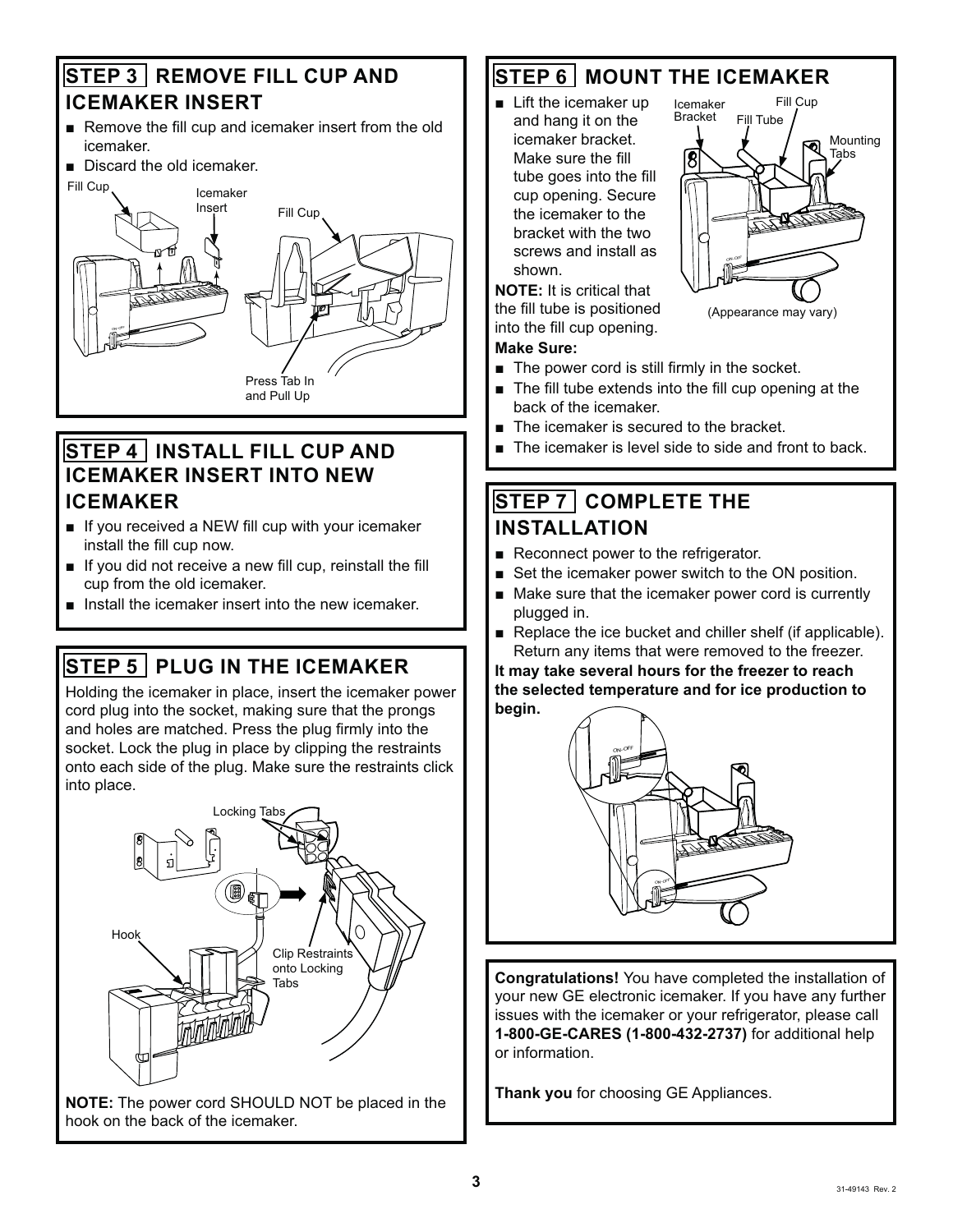# **USE THESE INSTRUCTIONS FOR PLASTIC INTERIOR LINED SIDE-BY-SIDE REFRIGERATORS ONLY**

# **Installation Instructions**

## **Bracket Mount Instructions WR30X10093, WR30X10102 & WR30X30972**

**These instructions apply to plastic interior lined sideby-side refrigerators only. For Metal interior lined sideby-side units refer to page 2. For top-freezer units refer to page 6.** 



#### **STEP 3 REMOVE FILL CUP, ICEMAKER INSERT AND PLASTIC STRIPPER PLATE**

Remove fill cup and icemaker insert from old icemaker.



YOU MUST REMOVE THE OLD STRIPPER AND USE ON THE NEW ICEMAKER, YOU CANNOT USE THE NEW STRIPPER.

To remove, gently pull out on the center of the plastic to disengage the right end from the slot on the housing. Push the piece off the mold body post at the opposite end. You may need to wiggle the stripper. Remove the stripper from the new icemaker the same way, and replace with the original one.



Discard the old icemaker.

#### **STEP 4 INSTALL FILL CUP AND ICEMAKER INSERT INTO NEW ICEMAKER**

- $\blacksquare$  If you received a NEW fill cup with your icemaker install the fill cup now.
- $\blacksquare$  If you did not receive a new fill cup, reinstall the fill cup from the old icemaker.
- $\blacksquare$  , Install the icemaker insert into the new icemaker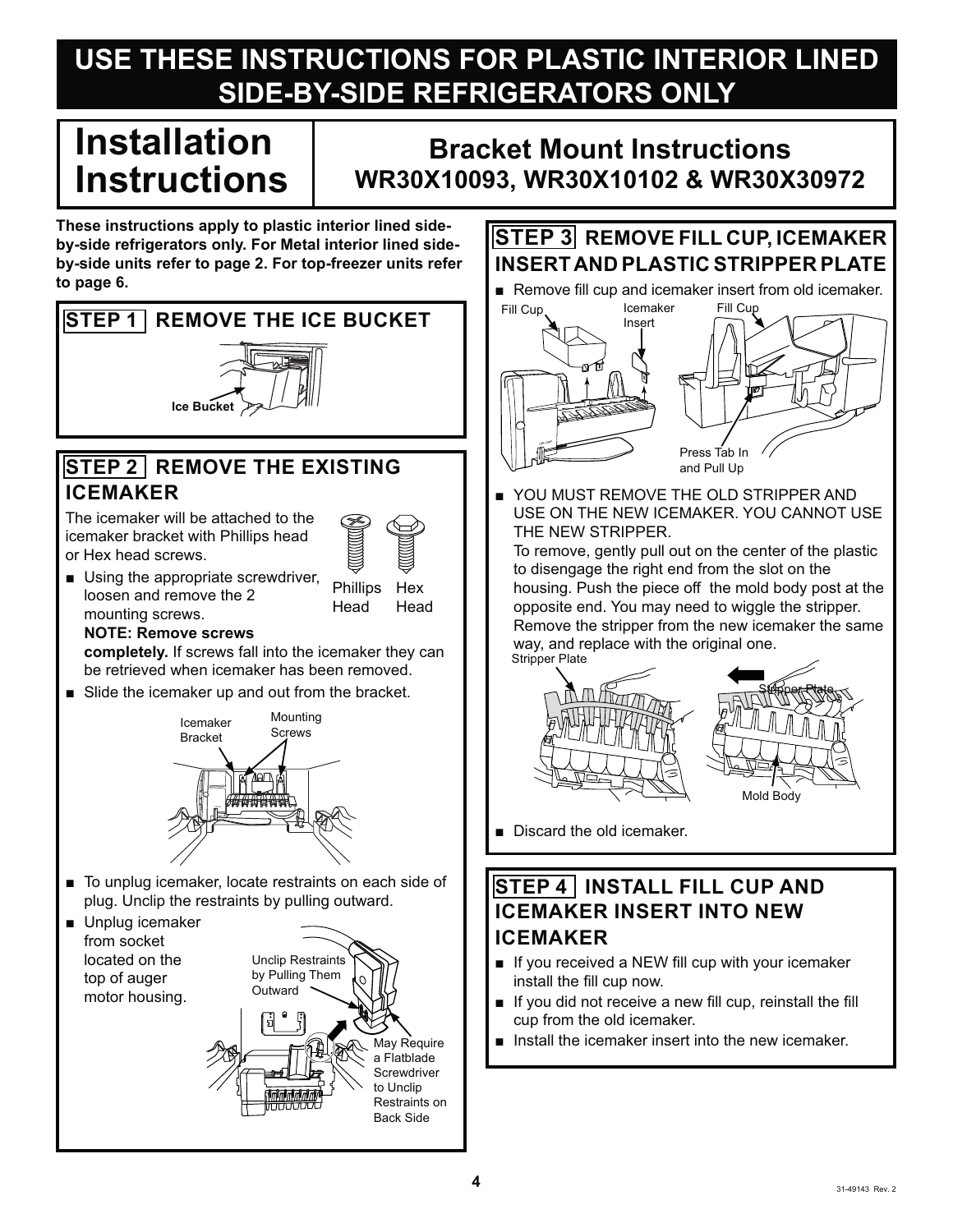#### **STEP 5 ATTACH THE ORIGINAL PLASTIC STRIPPER PLATE TO NEW ICEMAKER**

- **E** Align the hole on the original plastic stripper, with the post on the end of the icemaker. Rotate the piece towards mold body as you pull it onto the post.
- $\blacksquare$  Flex the plastic outward from the middle as you align the end with the slot in the housing.
- Make certain the grooves on the inside of the stripper align with the mold body so that it fits straight.

### **STEP 6 MOUNT THE ICEMAKER**

 $\blacksquare$  Lift the icemaker up and hang it on the icemaker bracket. Make sure the fill tube goes into the fill cup opening. Secure the icemaker to the bracket with the two screws and install as shown.



(Appearance may vary)

**NOTE:** It is critical that the fill tube is positioned into the fill cup opening.

#### **Make Sure:**

- $\blacksquare$  The power cord is still firmly in the socket.
- $\blacksquare$  The fill tube extends into the fill cup opening at the hack of the icemaker
- $\blacksquare$  The icemaker is secured to the bracket.
- The icemaker is level side to side and front to back.

#### **STEP 7 PLUG IN THE ICEMAKER**

Insert the icemaker power cord plug into the socket, making sure that the prongs and holes are matched. Press the plug firmly into the socket. Lock the plug in place by clipping the restraints onto each side of the plug. Make sure the restraints click into place and the power cord is firmly in the socket.



**NOTE:** The power cord SHOULD be placed in the hook on the back of the icemaker.

#### **STEP 8 COMPLETE THE INSTALLATION**

- Reconnect power to the refrigerator.
- $\blacksquare$  Set the icemaker power switch to the ON position.
- Make sure that the icemaker power cord is currently plugged in.
- $\blacksquare$  Replace the ice bucket and chiller shelf (if applicable). Return any items that were removed to the freezer.

**It may take several hours for the freezer to reach the selected temperature and for ice production to begin.**



**Congratulations!** You have completed the installation of your new GE electronic icemaker. If you have any further issues with the icemaker or your refrigerator, please call **1-800-GE-CARES (1-800-432-2737)** for additional help or information.

**Thank you** for choosing GE Appliances.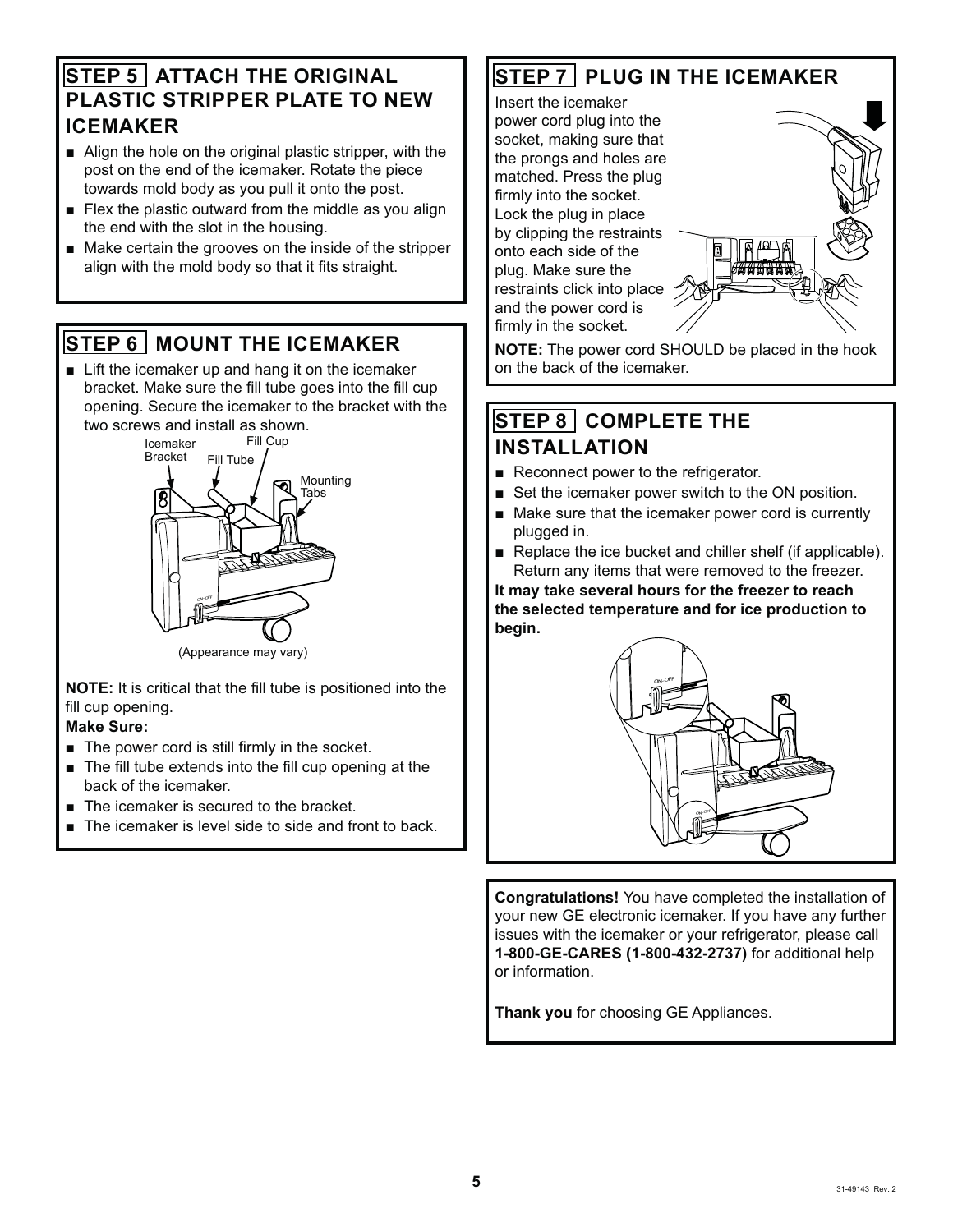# **USE THESE INSTRUCTIONS FOR TOP-FREEZER REFRIGERATORS ONLY**

# **Installation Instructions**

## **Bracket Mount Instructions WR30X10093, WR30X10102 & WR30X30972**

**These instructions apply to top-freezer refrigerators only. For metal interior lined side-by-side refrigerators refer to page 2. For plastic interior lined side-by-side refrigerators refer to page 4.**

#### **STEP 1 REMOVE THE EXISTING ICEMAKER**

- The icemaker will be attached to the side wall of the freezer with a Phillips head or Hex head screws.
- 
- $\blacksquare$  Using the appropriate screwdriver, loosen the mounting screws until the screw heads extend about 1/2" (13mm) from the freezer wall.

Phillips Hex Head Head

#### **NOTE: Do not completely remove the screws.**



- $\blacksquare$  Slide the icemaker upwards so that the screws are in the wide part of the mounting tab. Pull the icemaker away from the side wall of the freezer.
- $\blacksquare$  To unplug the icemaker, locate the restraints on each side of the plug. Unclip the restraints by pulling outward.



- **IDED** Unplug the icemaker from the socket located on the back or side wall of the freezer.
- **Discard old icemaker.**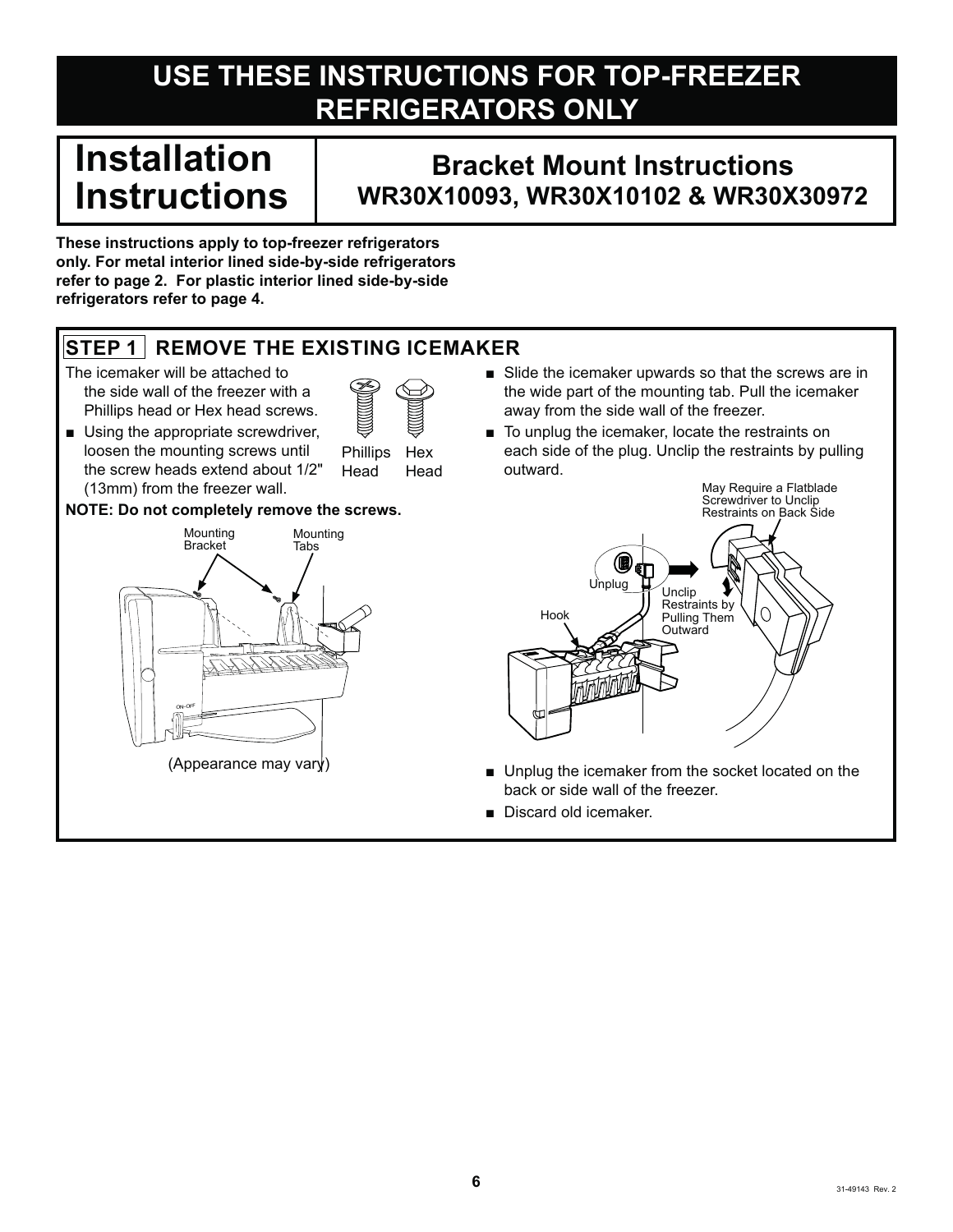



#### **NOTE: If the plug is located on the back wall of the freezer, the power cord SHOULD NOT be placed in the hook on the back of the icemaker.**

- $\blacksquare$  Position the icemaker mounting tabs over the mounting screws. **NOTE:** It is critical that the fill tube is positioned in the fill cup opening.
- Retighten the mounting screws. Make certain that the icemaker is level.



#### **STEP 3 COMPLETE THE INSTALLATION**

- Reconnect power to the refrigerator.
- $\blacksquare$  Set the icemaker power switch to the ON position.
- Make sure that the icemaker power cord is currently plugged in.
- $\blacksquare$  Replace the ice bucket in the proper location. Return any items that were previously removed from the freezer.

It may take several hours for the freezer to reach the selected temperature and for ice production to begin.



**Congratulations!** You have completed the installation of your new GE electronic icemaker. If you have any further issues with the icemaker or your refrigerator, please call **1-800-GE-CARES (1-800-432-2737)** for additional help or information.

**Thank you** for choosing GE Appliances.